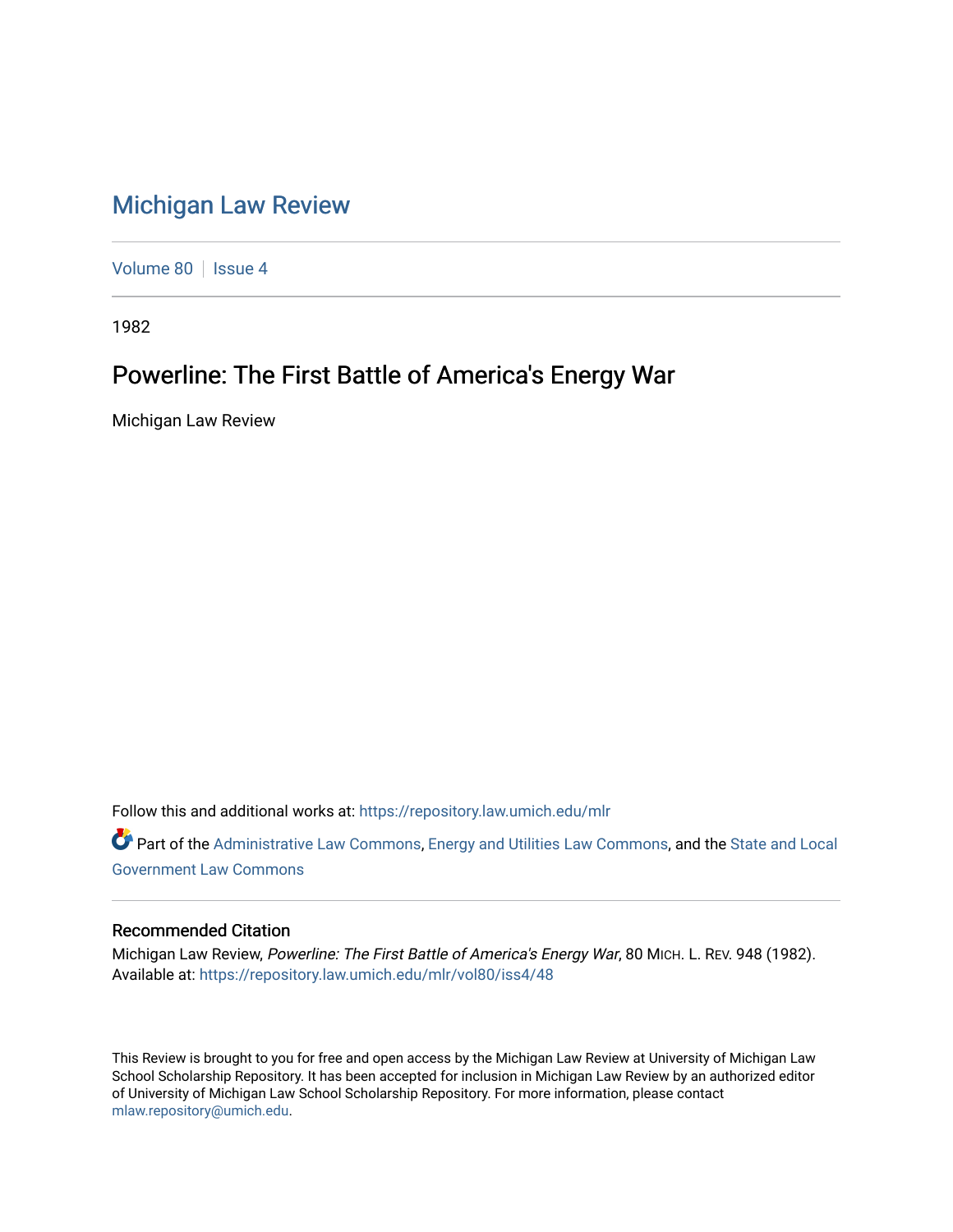POWERLINE: THE FIRST BATTLE OF AMERICA'S ENERGY **WAR.**  By *Barry M. Casper* and *Paul David Wellstone*. Amherst: The University of Massachusetts Press. 1981. Pp. ix, 314. Cloth \$18.75; paper \$7.95.

*Power/ine* is must reading for utility lawyers, regulators, and anyone who participates in the formulation of energy policy. Casper and Wellstone examine an aspect of energy policy that, if considered at all, is usually an afterthought: the impact of our nation's "hard energy path"1 on the people who live near large energy facilities. In

<sup>1.</sup> British physicist Amory Lovins has detailed two different paths to the developed world's energy future and the attendant sociopolitical consequences of each path. The "hard energy path" is characterized by an emphasis on technological solutions of increasingly larger scales: nuclear power plants and new means of fossil fuel utilization. The "soft energy path" focuses on "end use needs" and on matching those needs with smaller-scale generation and transmis-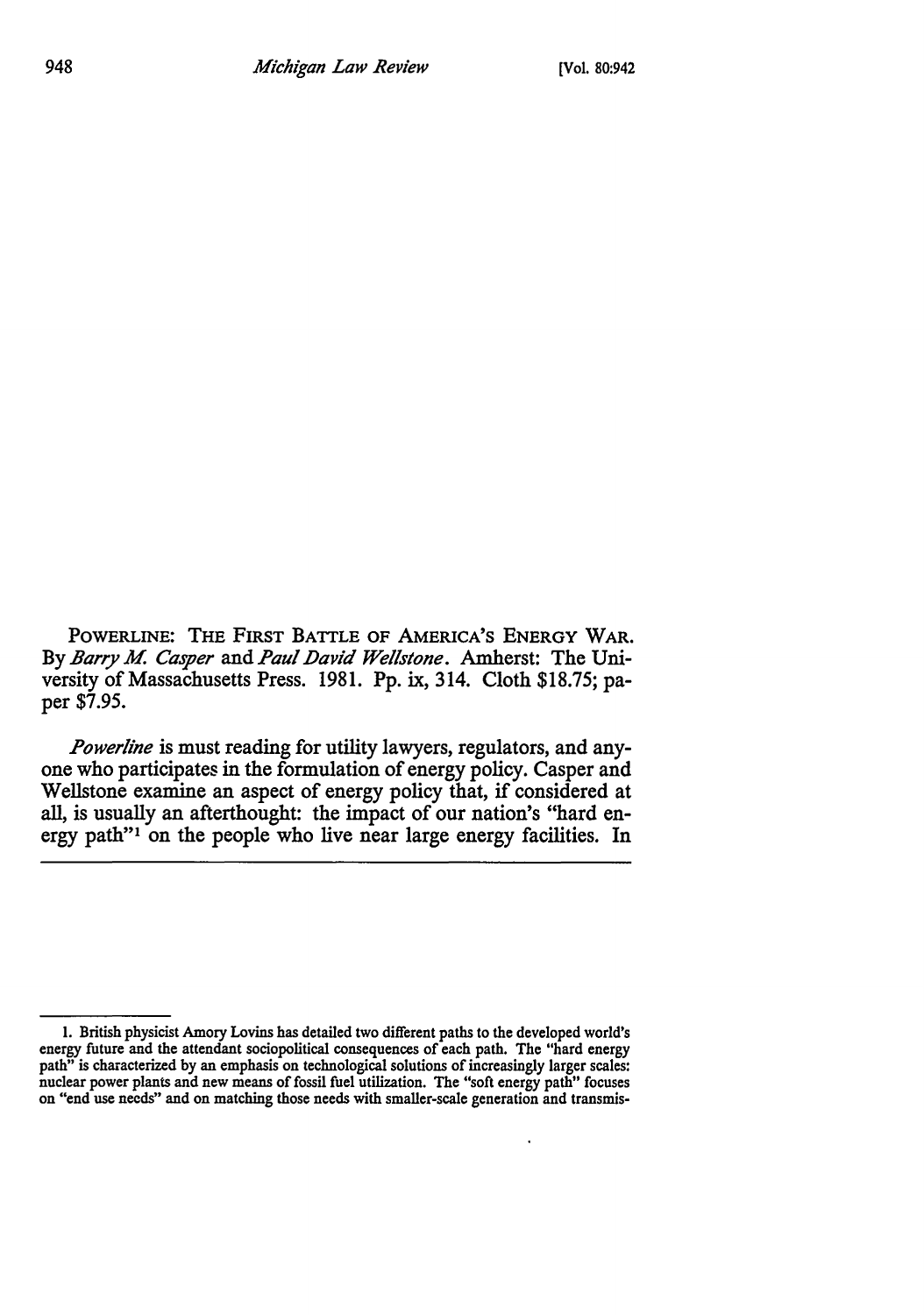the process, they illuminate the clash of fundamental values implicit in technological decision-making and raise disturbing questions about the ability of present decision-making structures to reconcile competing values without alienating affected parties.<sup>2</sup>

The book's focal point is the resistance of Minnesota farmers to a proposed high voltage powerline designed to bring electricity from a massive coal-fired powerplant in North Dakota to Minneapolis and St. Paul. The CU powerline, as it came to be known, was the first test of Minnesota's heralded Environmental Policy3 and Power Plant Siting Acts.4 These acts centralized the siting process and provided for public hearings-and citizens' advisory committees. Although the new process seemed to be a model for democratic decision-making, several important decisions about where to build the line were made before the public had a chance to participate. First, the line's end points were fixed; the questions of where it would enter Minnesota and where it would terminate near the Twin Cities would not be affected by public comments. Second, public comment was limited to the desirability of the four alternative corridors specified by the state. Third, the Environmental Quality Council (EQC) excluded all municipalities from the powerline's route.

The power companies' technical arguments supporting their preferred route revealed the value choices implicit in the routing process. They had divided every county into square mile boxes and assigned each box an "avoidance rating"  $-$  the higher the number, the more desirable it was to avoid routing the powerline through the box. Airfields, state parks, federal lands, and lakes were excluded entirely from routing consideration; state-owned lands, interstate highways, and forest lands were rated five, four, and three, respectively. Farm land was rated zero (p. 64).

sion systems. A. LOVINS, SOFT ENERGY PATHS 38-46 (1979). The primary argument for the "soft energy path" is the adverse sociopolitical effect of the "hard energy path." *Id* at 147-59. *Powerline* can be accurately viewed as a case study of those consequences. The correlation with Lovins's predictions is remarkable.

<sup>2.</sup> In addition to the alienation of loyal citizens, Lovins presents a comprehensive indictment of the "hard energy path":

<sup>[</sup>T)he hard path . . . demands strong, interventionist central control, bypasses traditional market mechanisms, concentrates political and economic power, encourages urbanization, persistently distorts political structures and social priorities, increases bureaucratization and alienation, compromises professional ethics, is probably inimical to greater distributional equity within and among nations, inequitably divorces costs from benefits, enhances vulnerability and the paramilitarization of civilian life, introduces major economic and social risks, reinforces current trends towards centrifugal politics and the decline of federalism, and nurtures — even requires — elitist technocracy whose exercise erodes the legitimacy of democratic government.

A. LOVINS, *supra* note 2, at 148 (footnotes omitted). Listed in this manner, Lovins's fears seem apocalyptic; the presence of virtually every one of these consequences in *Powerline* suggests that he should be taken more seriously.

<sup>3.</sup> MINN. STAT.§§ 116D.O1-116D.O7 (1973).

<sup>4.</sup> MINN. STAT,§§ 116C.51-116C.69 (1973).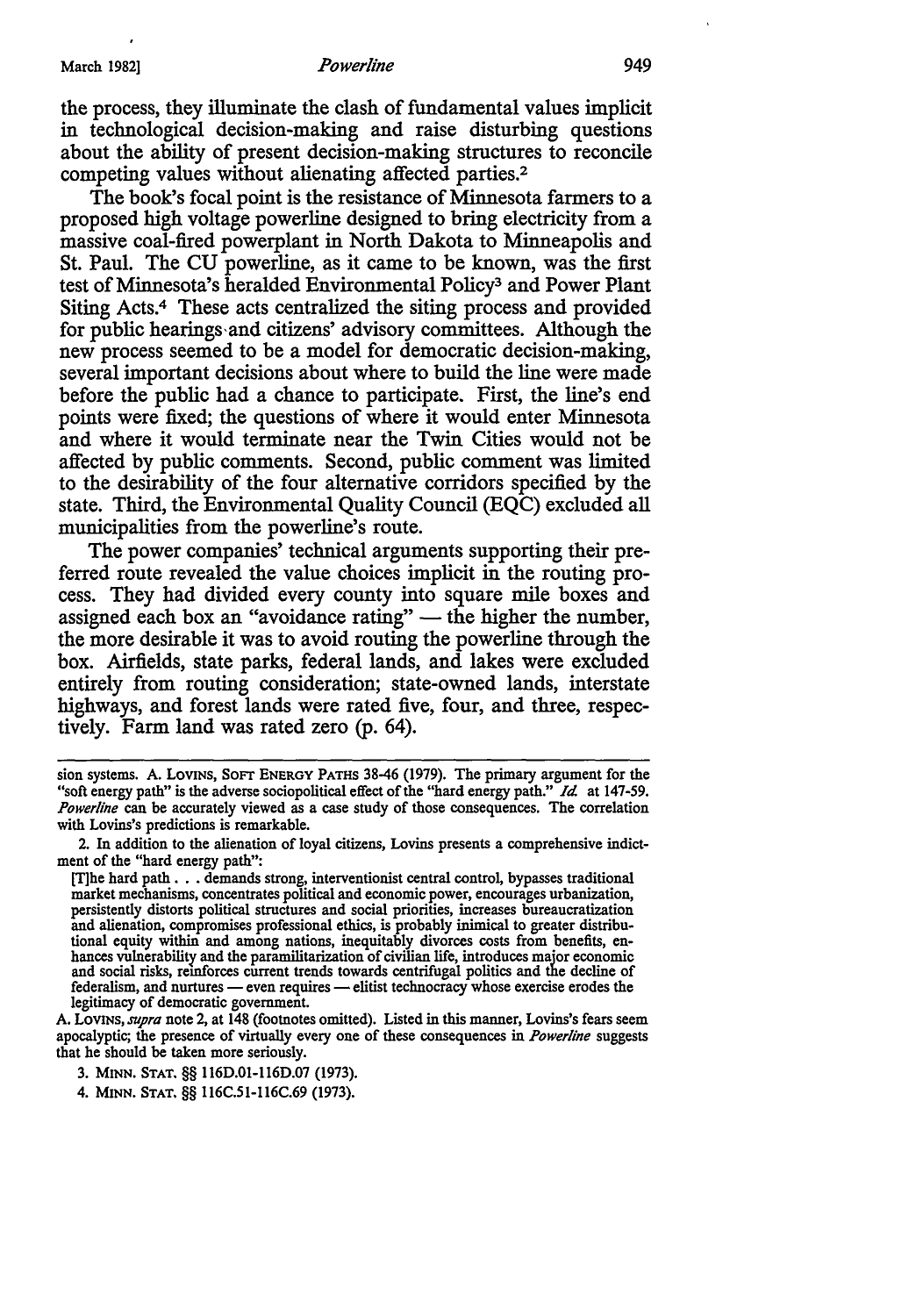In the farmers' minds, the issue assumed symbolic significance city versus country. They were outraged by the power companies' avoidance ratings and believed that these ratings allowed urban areas to avoid the consequences of wasteful energy habits (p. 71). But since they were unable to quarrel with either the avoidance ratings or the decision to build the powerline in the initial round of public hearings, and lacked the expertise to challenge the companies' assertions about the line's safety, the farmers were reduced to asking the Council to "build it on someone else's property, not mine" (p. 79). In the end, the EQC accepted the staff's recommendation and approved a route that included every inch of the power companies' original proposal (p. 88). The farmers were then allowed to challenge the need for the line, but that experience proved equally frustrating. In June of 1976, a final route was designated and a construction permit granted (p. 127).

Minnesota's forward-looking public participation procedures only alienated the farmers. After their attempts to challenge the powerline in the courts failed (pp. 172-77), the farmers began to harass the surveyors. They blocked the surveyors' paths with large farm machinery and manure and ran chainsaws near them to disrupt radio communications. Gradually, the farmers' techniques became more sophisticated. With the arrival of George Crocker — an experienced antiwar activist — they began an organized program of nonviolent civil disobedience. A confrontation seemed imminent when the governor ordered the largest mobilization of state troopers in Minnesota history, but the expected violence did not ensue, and the construction continued. By late summer of 1978, the towers had been erected, the companies had begun to string the powerline, and the farmers had escalated their private energy war. On August 2, 1978, the first tower fell. In all, fourteen of the mammoth towers succumbed to the "bolt weevils." The powerline's vital glass insulators became a favorite target of local marksmen. The power companies' response to this vandalism  $-$  hiring three hundred security guards - only intensified the farmers' opposition; as *Power/ine* went to press, the companies were seeking to bring the line under federal jurisdiction in an attempt to improve the enforcement effort.

*Powerline* raises several questions about the processes by which large energy projects are approved and about American energy policy in general. It dramatically illustrates the problem of the "sacrificial lamb." Massive technological solutions to energy shortages intensify and localize the social costs of producing energy. The question of siting thus becomes controversial. Rural populations are often asked to make sacrifices to satisfy the nation's insatiable demand for energy, and a number of ways of addressing their legitimate objections have been devised. In some instances, society has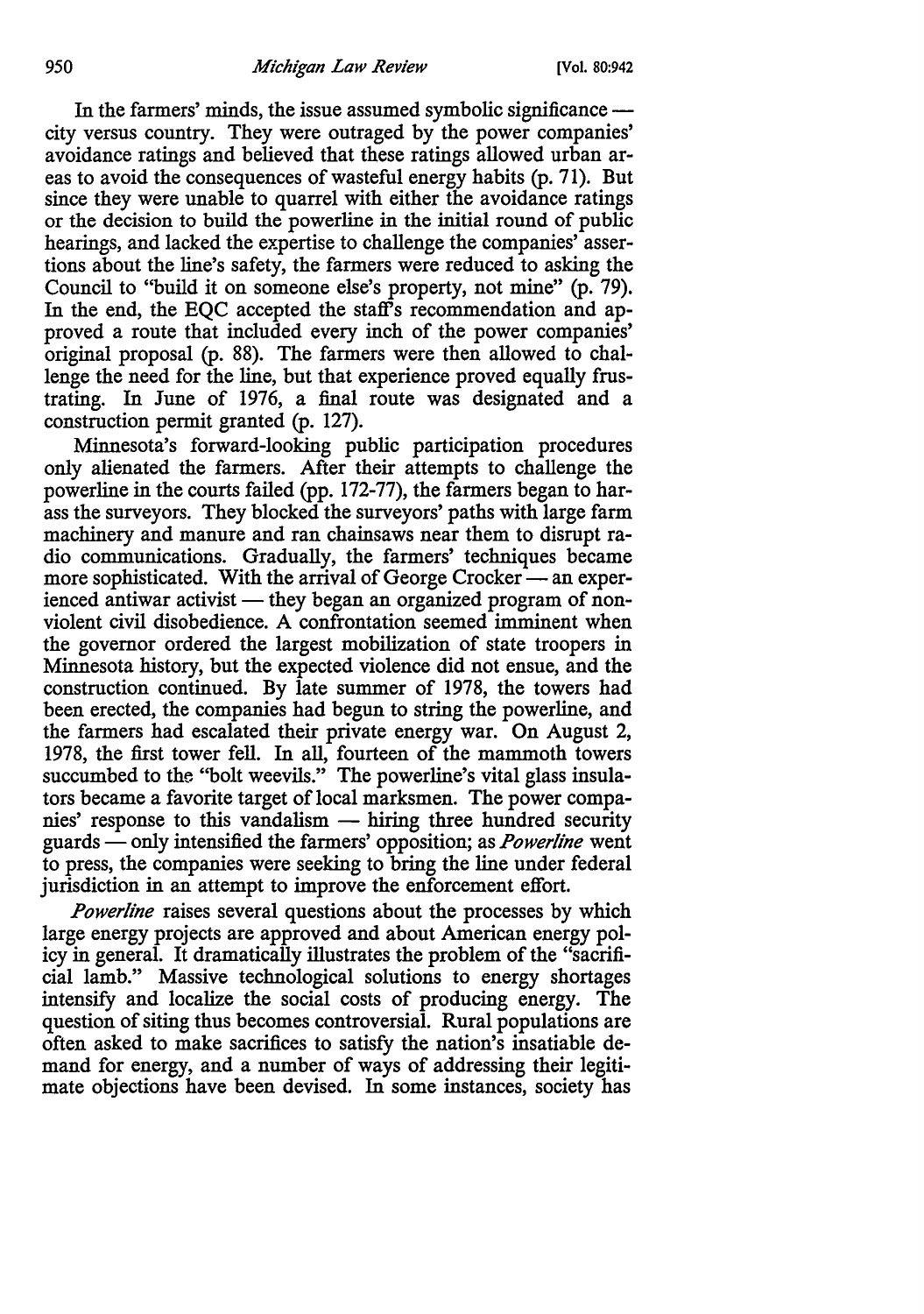attempted to "buy off" rural areas by imposing a severance tax.<sup>5</sup> In other cases, states have attempted to reach accommodations that minimize social disruptions by involving the affected groups in the decision-making process.

As Casper and Wellstone indicate, this second approach often fails because the conflict results from a clash of values. The **Minne**sota farmers saw the powerline as a means of imposing urban-created problems on them. Its construction through rural areas (scrupulously avoiding any municipalities) allowed urban populations to avoid the consequences of their wasteful energy practices. " 'As long as people are shielded from the results of their actions,' "

argued one opponent of the line, " 'no needed changes are ever going to be made' " (p. 72). The farmers sought to raise fundamental questions about responsibility and our "hard energy path,'' but public participation was limited to carefully defined technical issues.

Public participation is also likely to be ineffective when many critical decisions are made before the public has a chance to present its case. Before the farmers were able to voice their concerns, the power companies had invested an enormous amount of money, and the powerline project had built up a powerful momentum. This momentum carried the day despite dramatic changes in one of the project's underlying assumptions regarding the price of coal (p. 118).

The effectiveness of public participation may also be limited by citizen groups' lack of money and expertise. The Minnesota farmers did not have the economic or technical resources to challenge the power companies' assertions about the health and safety effects of the powerline or about the future demand for energy. In an adversarial setting, therefore, the farmers were unable to rebut the arguments made by the companies' hired experts and big-city lawyers. Because the government's role was merely judicial, no real evidence was developed to counter the data generated by the power companies.

The social dislocation and alienation documented by Casper and Wellstone should lead to a rethinking of the "hard energy path." The Minnesota farmers' attempt to prompt such a rethinking, at least on a local level, failed because they were offered no forum in which to raise the issue. At the very least, *Powerline* should cause us to question the public participation model of decision-making. Unless a real opportunity to shape the decision-makers' thinking is afforded, the model may ultimately convert the most patriotic of citizens into environmental guerillas.

Casper and Wellstone raise these difficult questions in a fascinating manner. Unfortunately, their biases interfere with the objectivity

*<sup>5.</sup> See, e.g.,* Commonwealth Edison Co. v. Montana, 101 S. Ct. 2946 (1981) (upholding Montana's severance tax on coal mined in the state, including coal mined on federal land).